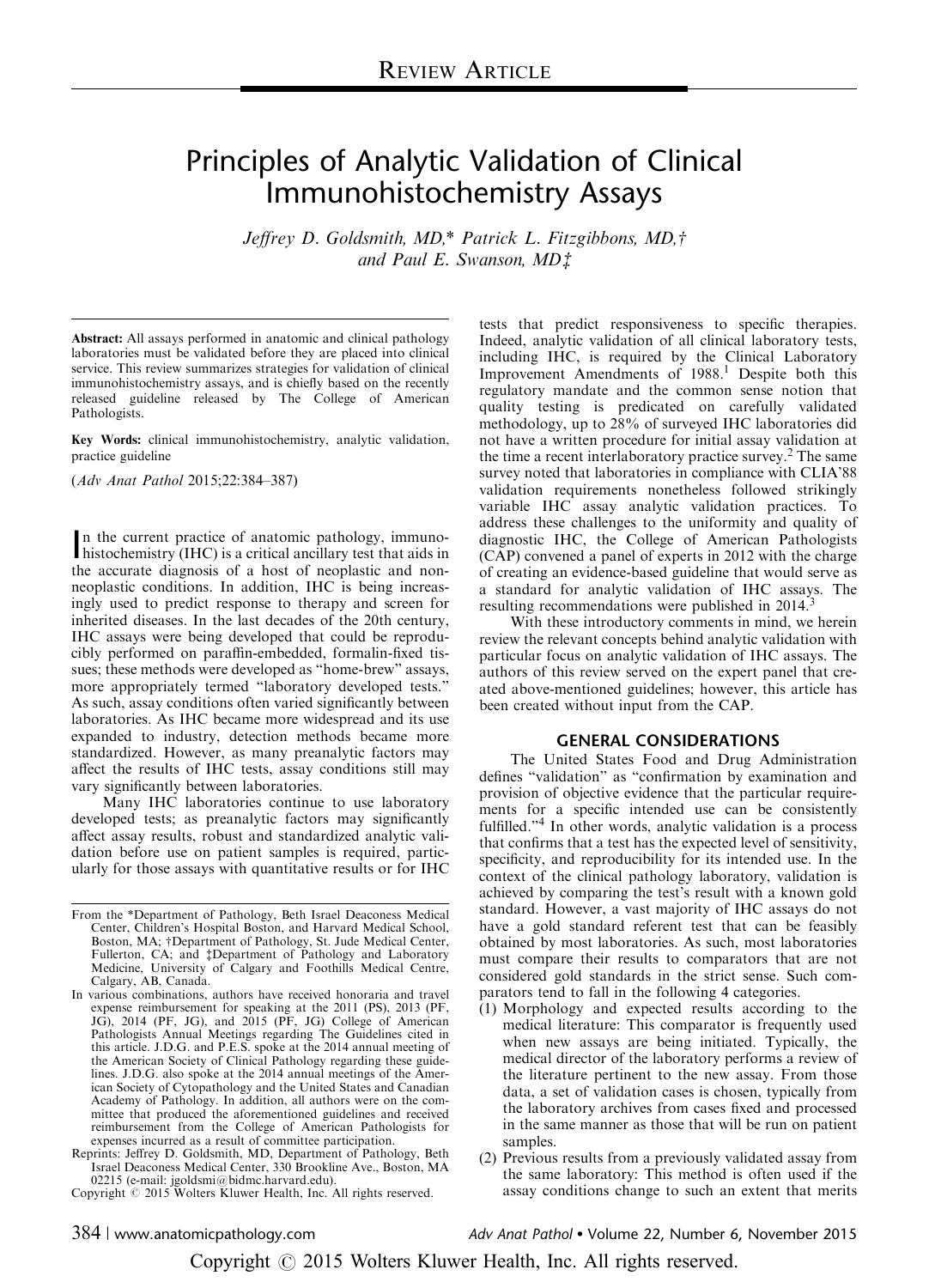some sort of revalidation (see below). For example, if a manufacturer discontinues a primary antibody and it is replaced with a different primary antibody clone, this change is considered a fundamental modification to the assay that requires complete revalidation. In this circumstance, the use of results obtained from previously validated assays from the same laboratory as a comparator would be a reasonable approach.

- (3) Another laboratory's results from the same validation set using a previously validated assay: This method is particularly useful for assays that are difficult to validate. In this situation, interlaboratory comparison allows the laboratory to directly compare results from a previously validated assay on the same tissues.
- (4) Previously validated results from a sufficiently validated nonimmunohistochemical assay: As noted above, this comparator applies to very few assays, but is often the most robust validation method. Examples include chromogenic or fluorescent in situ hybridization (CISH/FISH) for Her2-neu as applied to Her2 IHC, flow cytometric analyses for markers such as CD3, CD20, and other common hematopoietic analytes, and mutation testing for the BRAF V600E mutation as compared with mutation specific b-raf IHC.

## CONCORDANCE AND SIZE OF VALIDATION SET

The desired level of concordance between the new assay and the comparator is tightly related to the size of the validation set. This is due to the fact that both of these parameters have a hand in determining the confidence interval for a particular level of concordance. The confidence interval, generally set at 95%, is the statistical value that determines the level of confidence that the observed concordance level reflects the true performance of the test. Thus, as the size of the validation set increases, the level of confidence that the observed concordance is the true value increases. For an example, see Table 1; this table shows that the 95% confidence intervals are smaller and overall confidence levels higher with a validation set composed of 40 cases compared with 20 case validation set. Thus, as a general rule, a larger validation set is desirable, whenever possible. Of course, larger validation sets can be difficult to obtain, especially in smaller laboratories.

The size of the validation set should also be dictated by the intended clinical use of the assay. The clinical use of IHC assays fall into 2 general groups. The first are markers that are interpreted in the context of the morphologic findings and are typically used as ancillary stains for diagnosis (eg, cytokeratin 7, cytokeratin 20, TTF-1, GATA-3, etc.). The second group of stains includes those that are interpreted without regard to the histologic context; many of these markers give predictive information about the sensitivity of a tumor to various treatments (eg, Her2 IHC on breast carcinoma, b-raf mutation-specific IHC on melanoma). Markers that are used for histologic diagnosis and are interpreted in a histologic context have less direct

clinical impact than predictive markers that result in an actionable result that is independent of the morphologic context. Thus, the size of the validation set for a predictive marker should be larger than that prepared for a diagnostic marker. The expansion of the size of the validation set for predictive markers increases the confidence that the observed concordance level truly reflects the desired level of concordance. As such, the CAP Guideline mandates that the size of the validation set for predictive markers should contain at least 40 challenges, whereas nonpredictive/diagnostic markers should have at least 20 challenges. Depending on the resources available, expansion of the size beyond the prescribed amount of the validation set is optimal and would add additional assurance that the assay will behave as expected.

In theory, the level of aggregated positive and negative concordance between the new test and the comparator should be 100%. However, this is not practically obtainable due to a number of factors including, but not limited to, preanalytic factors, intratumoral heterogeneity of analyte expression and the quality of the originally validated method or comparator set. For these reasons, the Guideline set the desired level of concordance at 90%; this was chiefly based on evidence from concordance data between Her2 IHC and Her2-neu FISH, in which concordance levels higher than 90% were not feasible for a majority of laboratories. $5-7$ 

## COMPOSITION OF THE VALIDATION SET

As a general rule, the composition of the validation set should reflect the intended clinical use of the assay. Not only should relevant positive cases be included, but also judicious inclusion of cases that show lack of expression of the analyte of interest should be part of the validation set. For example, TTF-1 is a transcription factor that is often used as an ancillary test in the workup of metastatic carcinoma of unknown origin. It is expressed in a majority of small cell carcinomas of the lung, most primary pulmonary adenocarcinomas, and many types of primary epithelial tumors of the thyroid gland. Inclusion of tumor types that are known to be positive for TTF-1 should be part of the validation set. In addition, tumor types that are known to be TTF-1 negative and are in the histologic differential diagnosis of either metastatic pulmonary adenocarcinoma and metastatic thyroid carcinoma should be included. Such examples of clinically relevant TTF-1 negative carcinomas might include ductal carcinoma of the breast, colorectal carcinoma, and pancreatic ductal adenocarcinoma. Inclusion of clinically relevant cases in the validation set adds additional assurance that the validation accurately reflects the performance of the assay when performed on patient samples.

Occasionally, assays are used in more than 1 clinical context. In this circumstance, it would be wise to tailor the validation set to reflect all potential clinical uses. For example, CD30 is a marker that is often used to diagnose

| <b>TABLE 1.</b> Comparison of Concordance Rates and 95% Confidence Intervals for Validation Sets Composed of 20 and 40 Tissues |                         |                           |                          |
|--------------------------------------------------------------------------------------------------------------------------------|-------------------------|---------------------------|--------------------------|
| <b>No. Validation</b>                                                                                                          | Concordance for 0       | <b>Concordance for 1</b>  | <b>Concordance for 2</b> |
| <b>Tissues</b>                                                                                                                 | <b>Discordant Cases</b> | <b>Discordant Case</b>    | <b>Discordant Cases</b>  |
| 20                                                                                                                             | $100\%$ (81\%-100\%)    | $95\%$ (75\%-100\%)       | $90\%$ (69%-98%)         |
| 40                                                                                                                             | $100\%$ (90%-100%)      | $97.5\%$ $(86\% - 100\%)$ | $95\%$ (83\%-99\%)       |

Copyright  $\odot$  2015 Wolters Kluwer Health, Inc. All rights reserved. www.anatomicpathology.com | 385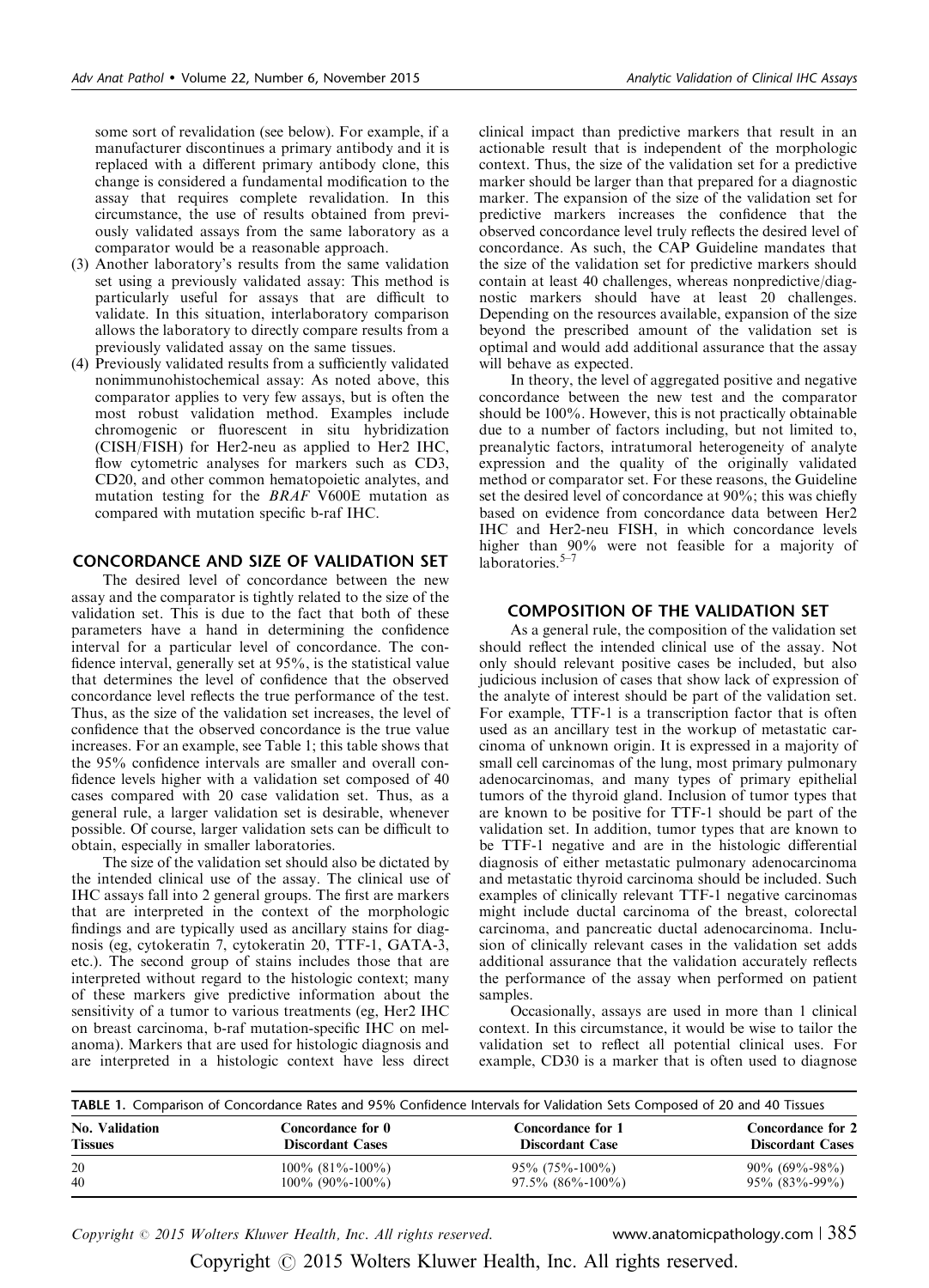<span id="page-2-0"></span>Hodgkin lymphoma and various germ cell tumors, such as embryonal carcinoma. In this circumstance, the validation set should include cases of Hodgkin lymphoma, in which Reed-Sternberg cells are the expected positive cells, and cases of embryonal carcinoma. Relevant negative cases include nodular lymphocyte-predominant Hodgkin lymphoma and CD30-negative primary mediastinal diffuse large B-cell lymphoma, which are known mimics of Hodgkin lymphoma and are CD30 negative. In addition, expected CD30-negative cases in the differential diagnosis of embryonal carcinoma should be included in the validation set that might include seminoma and yolk sac tumor.

### FORMAT OF VALIDATION CHALLENGES

Classically, validation is achieved by applying single tissue sections on slides analogous to the practice on patient samples. More recently, tissue microarrays have been used as a more efficient and cost-effective method of displaying multiple challenges on a single microscopic slide. $8-12$  Tissue microarrays are usually an acceptable method of validation. However, caution should be exercised with assays that are known to show significant heterogeneity of staining. Examples of this include bcl-6 staining in normal tonsillar tissue. Bcl-6 expression is limited to germinal center cells; as such, a tissue microarray would not be an effective method. Similarly, CD15 and CD30 validation using classic Hodgkin lymphomas should not be performed using tissue microarrays, as the CD15-positive and CD30-positive Reed-Sternberg cells are very often heterogenously distributed within lesional tissue in this tumor type.

## PREANALYTIC CONSIDERATIONS

Once tissues become devitalized at the time of biopsy or resection, they are fixed, processed, and prepared for microscopic diagnosis. This process can differ between laboratories and, in fact, may vary within a particular laboratory depending on the specimen type. These variations in tissue processing and handling may have dramatic effects on IHC results. For example, for some antibodies, acidic decalcification solutions can change the avidity of the primary antibody for its epitope(s).<sup>[13](#page-3-0)</sup> Although it is impossible to control for all possible preanalytic factors during validation, attention to major causes of preanalytic variation should be taken into account. Some of the major preanalytic factors that may impact results include fixative type and preparation method (ie, cytologic preparations vs. formalin-fixed, paraffin-embedded tissues).<sup>[14,15](#page-3-0)</sup>

If tissues fixed in alternative fixatives or tissues exposed to decalcifying solutions are to be used for IHC, efforts should be made to ensure that the results are clinically valid. A reasonable approach would be to validate a subset of assays that are often run on decalcified samples. Examples of such assays might include cytokeratins, CD45, S-100, and estrogen receptor.

Similarly, if IHC is run on cytologic preparations, including smears, cytospins, cell blocks, and ThinPrep preparations (or core samples submitted with aspirate fluid or other preparation to the cytology laboratory in CytoLyt or other nonformalin solutions), reasonable efforts should be made to assure that these assays perform adequately before they are used on patient samples. The selection of markers tested and number of cases included in these separate validation studies must be determined by the laboratory medical director.

## REVALIDATION AFTER CHANGES TO ASSAY CONDITIONS

Once initial assay validation is successfully completed and a test is placed in clinical service, it is common for assay conditions to change. When that occurs, some sort of revalidation is needed to assure that the assays perform as expected. In general, changes to assay conditions fall into 3 categories. The first, and perhaps most straightforward, is a change to the antibody clone. As different antibody clones target different epitope(s), changes in antibody clone are considered a fundamental change to the assay. In this circumstance, full analytic revalidation is required.

The second category includes modifications to assay conditions that are common to all assays in the laboratory. Examples include changes to detection chemistry, water supply, antigen retrieval solution(s), and tissue processing equipment. When such changes occur, it is not necessary to fully revalidate all assays affected by the change. Instead, it is reasonable to choose a representative sample of assays run in the laboratory and compare cases prepared with the modified assay conditions with examples representative of original conditions. If the subset of modified assays performs as expected, it would be reasonable to assume that the remaining assays will perform adequately. If, however, significant changes to the assay conditions are necessary to achieve expected results, more extensive revalidation may be necessary.

The final set of condition changes that merit revalidation are changes that apply to single assays. Examples of this might include changes to antibody lot, primary antibody dilution, primary antibody incubation time, and change of primary antibody vendor using the same clone. Of these changes, a new antibody lot (same clone) often results in minimal perturbation of the assay. As such, verification of continued expected assay results is achieved by running 1 known positive and 1 known negative case. It may be judicious to include a third case that shows a lowpositive reaction as an additional indication of appropriate assay performance. Changes to primary antibody dilution, incubation time, and vendor are more substantive changes to the assay. In these circumstances, it is reasonable to run 2 known positive and 2 known negative cases to assure continued assay performance; again, it may be wise to run a fifth, low positive, case to assure appropriate assay sensitivity.

#### **CONCLUSIONS**

IHC is a critical ancillary test in the modern anatomic pathology laboratory that often has significant impact on patient care. To be assured of accurate results, robust analytic validation must be performed on all assays before their use on clinical samples. This review summarizes best practices for analytic validation for IHC assays and outlines an approach for revalidation necessitated by changes to assay conditions after successful completion of initial validation procedures.

#### **REFERENCES**

1. US Department of Health and Human Services. Clinical laboratory improvement amendments of 1988: Final Rule. Fed Regist. 1992;57:7001–7186.

386 <sup>|</sup> www.anatomicpathology.com Copyright <sup>r</sup> 2015 Wolters Kluwer Health, Inc. All rights reserved.